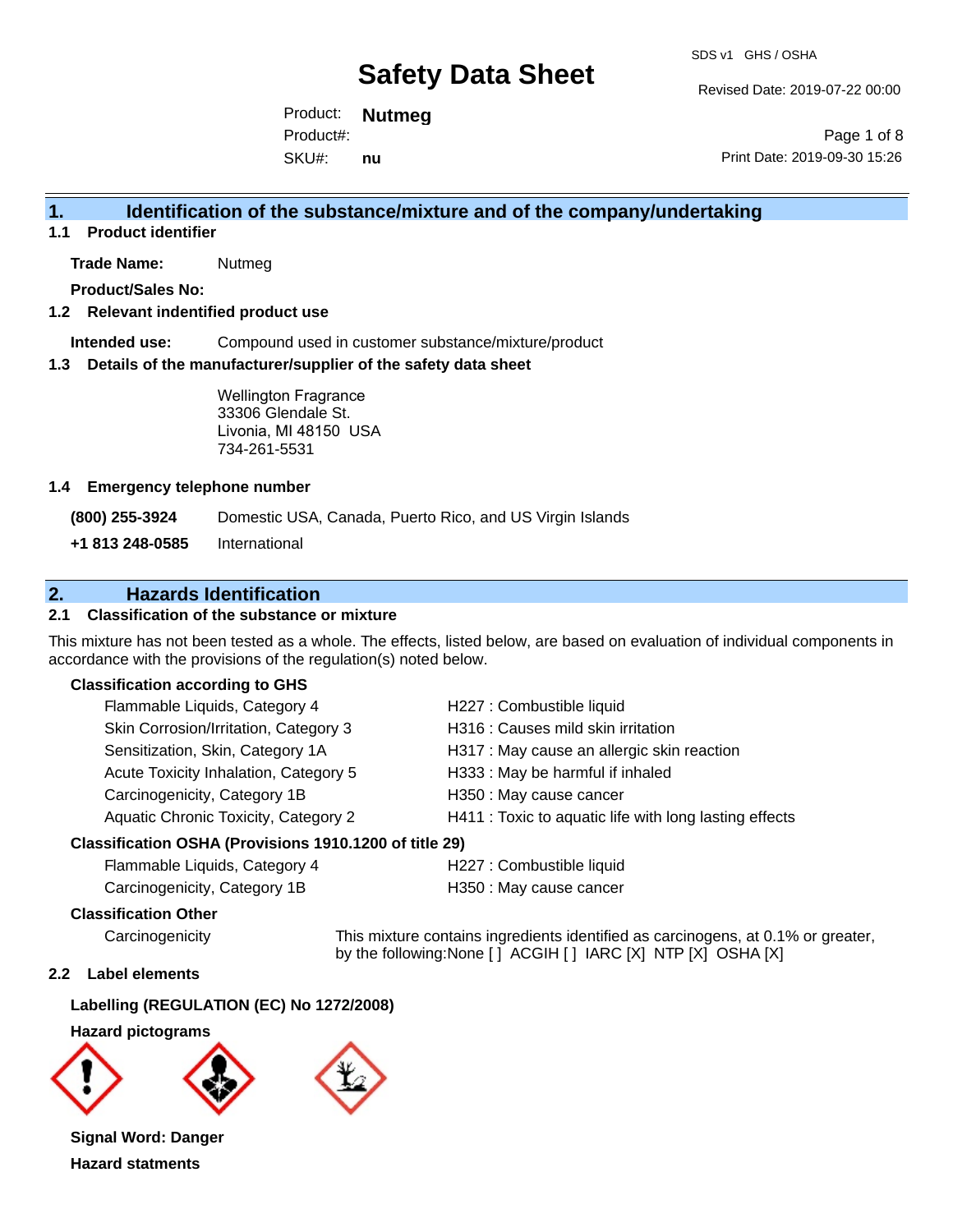#### SDS v1 GHS / OSHA

# **Safety Data Sheet**

Revised Date: 2019-07-22 00:00

Product: **Nutmeg** SKU#: Product#: **nu**

Page 2 of 8 Print Date: 2019-09-30 15:26

| H <sub>22</sub> 7               | Combustible liquid                                                                                                                    |
|---------------------------------|---------------------------------------------------------------------------------------------------------------------------------------|
| H316                            | Causes mild skin irritation                                                                                                           |
| H317                            | May cause an allergic skin reaction                                                                                                   |
| H333                            | May be harmful if inhaled                                                                                                             |
| H <sub>350</sub>                | May cause cancer                                                                                                                      |
| H411                            | Toxic to aquatic life with long lasting effects                                                                                       |
| <b>Precautionary Statements</b> |                                                                                                                                       |
| <b>Prevention:</b>              |                                                                                                                                       |
| P <sub>201</sub>                | Obtain special instructions before use                                                                                                |
| P <sub>202</sub>                | Do not handle until all safety precautions have been read and understood                                                              |
| P <sub>235</sub>                | Keep cool                                                                                                                             |
| P <sub>272</sub>                | Contaminated work clothing should not be allowed out of the workplace                                                                 |
| P <sub>273</sub>                | Avoid release to the environment                                                                                                      |
| P <sub>281</sub>                | Use personal protective equipment as required                                                                                         |
| <b>Response:</b>                |                                                                                                                                       |
| $P302 + P352$                   | IF ON SKIN: Wash with soap and water                                                                                                  |
| $P304 + P312$                   | IF INHALED: Call a POISON CENTER or doctor/physician if you feel unwell                                                               |
| $P308 + P313$                   | IF exposed or concerned: Get medical advice/attention                                                                                 |
| $P333 + P313$                   | If skin irritation or a rash occurs: Get medical advice/attention                                                                     |
| P363                            | Wash contaminated clothing before reuse                                                                                               |
| P370 + P378                     | In case of fire: Use Carbon dioxide (CO2), Dry chemical, or Foam for extinction. Do not use<br>a direct water jet on burning material |
| P391                            | <b>Collect Spillage</b>                                                                                                               |
| <b>Other Hazards</b><br>2.3     |                                                                                                                                       |
|                                 |                                                                                                                                       |

### **no data available**

## **3. Composition/Information on Ingredients**

## **3.1 Mixtures**

This product is a complex mixture of ingredients, which contains among others the following substance(s), presenting a health or environmental hazard within the meaning of the UN Globally Harmonized System of Classification and Labeling of Chemicals (GHS):

| CAS#<br>Ingredient           | EC#                        | Conc.<br>Range | <b>GHS Classification</b>                   |
|------------------------------|----------------------------|----------------|---------------------------------------------|
| 84-66-2<br>Diethyl phthalate | 201-550-6                  | 70 - 80 %      | H316; H402                                  |
| $80 - 56 - 8$<br>pinene      | 201-291-9                  | $2 - 5%$       | H226; H302; H304; H315; H317; H400;<br>H410 |
| 120-51-4                     | 204-402-9                  | $2 - 5%$       | H302; H313; H400; H411                      |
| <b>Benzyl Benzoate</b>       |                            |                |                                             |
| 5989-27-5<br>Limonene        | 227-813-5                  | $2 - 5%$       | H226; H304; H315; H317; H400; H410          |
| $101 - 39 - 3$               | 202-938-8                  | $2 - 5\%$      | H303; H317; H401                            |
|                              | alpha-Methylcinnamaldehyde |                |                                             |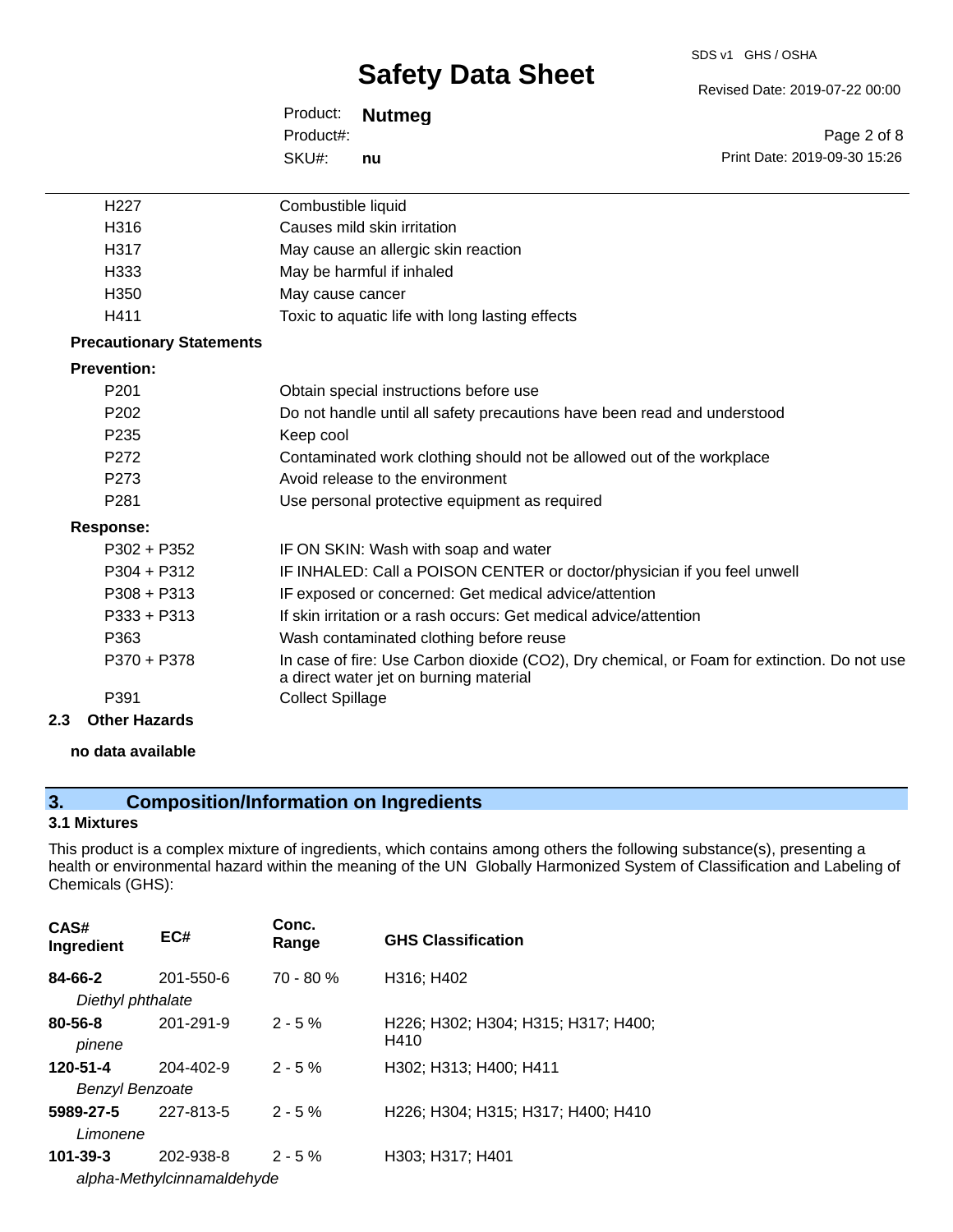SDS v1 GHS / OSHA

Revised Date: 2019-07-22 00:00

Product: **Nutmeg** SKU#: Product#: **nu**

Page 3 of 8 Print Date: 2019-09-30 15:26

| CAS#<br>Ingredient                                       | EC#       | Conc.<br>Range | <b>GHS Classification</b>           |
|----------------------------------------------------------|-----------|----------------|-------------------------------------|
| $97 - 53 - 0$                                            | 202-589-1 | $1 - 2 \%$     | H303; H316; H317; H319; H401        |
| Eugenol                                                  |           |                |                                     |
| $123 - 35 - 3$                                           | 204-622-5 | $1 - 2 \%$     | H226; H304; H315; H319; H400; H411  |
| beta-Myrcene                                             |           |                |                                     |
| $91 - 64 - 5$                                            | 202-086-7 | $1 - 2 \%$     | H302; H317; H402                    |
| Coumarin                                                 |           |                |                                     |
| 2050-08-0                                                | 218-080-2 | $1 - 2 \%$     | H302; H400; H410                    |
| Amyl salicylate                                          |           |                |                                     |
| 94-59-7                                                  | 202-345-4 | $0.1 - 1.0 %$  | H302; H341; H350                    |
| Safrole (Natural Source)                                 |           |                |                                     |
| $97 - 54 - 1$                                            | 202-590-7 | $0.1 - 1.0 \%$ | H302; H312; H315; H317; H319; H332; |
| Iso Eugenol                                              |           |                | H335; H401                          |
| See Section 16 for full text of GHS classification codes |           |                |                                     |

See Section 16 for full text of GHS classification codes which where not shown in section 2

Total Hydrocarbon Content (% w/w) = 10.26

| <b>First Aid Measures</b><br>4.                                                   |                                                                                                               |  |  |
|-----------------------------------------------------------------------------------|---------------------------------------------------------------------------------------------------------------|--|--|
| <b>Description of first aid measures</b><br>4.1                                   |                                                                                                               |  |  |
| Inhalation:                                                                       | Remove from exposure site to fresh air and keep at rest.<br>Obtain medical advice.                            |  |  |
| <b>Eye Exposure:</b>                                                              | Flush immediately with water for at least 15 minutes.<br>Contact physician if symptoms persist.               |  |  |
| <b>Skin Exposure:</b>                                                             | Remove contaminated clothes. Wash thoroughly with water (and soap).<br>Contact physician if symptoms persist. |  |  |
| Ingestion:                                                                        | Rinse mouth with water and obtain medical advice.                                                             |  |  |
| 4.2                                                                               | Most important symptoms and effects, both acute and delayed                                                   |  |  |
| <b>Symptoms:</b>                                                                  | no data available                                                                                             |  |  |
| Risks:                                                                            | Refer to Section 2.2 "Hazard Statements"                                                                      |  |  |
| Indication of any immediate medical attention and special treatment needed<br>4.3 |                                                                                                               |  |  |
| Treatment:                                                                        | Refer to Section 2.2 "Response"                                                                               |  |  |
|                                                                                   |                                                                                                               |  |  |
| 5.<br><b>Fire-Fighting measures</b>                                               |                                                                                                               |  |  |
| <b>Extinguishing media</b><br>5.1                                                 |                                                                                                               |  |  |
| Suitable:                                                                         | Carbon dioxide (CO2), Dry chemical, Foam                                                                      |  |  |
| Unsuitable                                                                        | Do not use a direct water jet on burning material                                                             |  |  |
| Special hazards arising from the substance or mixture<br>5.2                      |                                                                                                               |  |  |
| <b>During fire fighting:</b>                                                      | Water may be ineffective                                                                                      |  |  |

**5.3 Advice for firefighters**

Further information: **Further information:** Standard procedure for chemical fires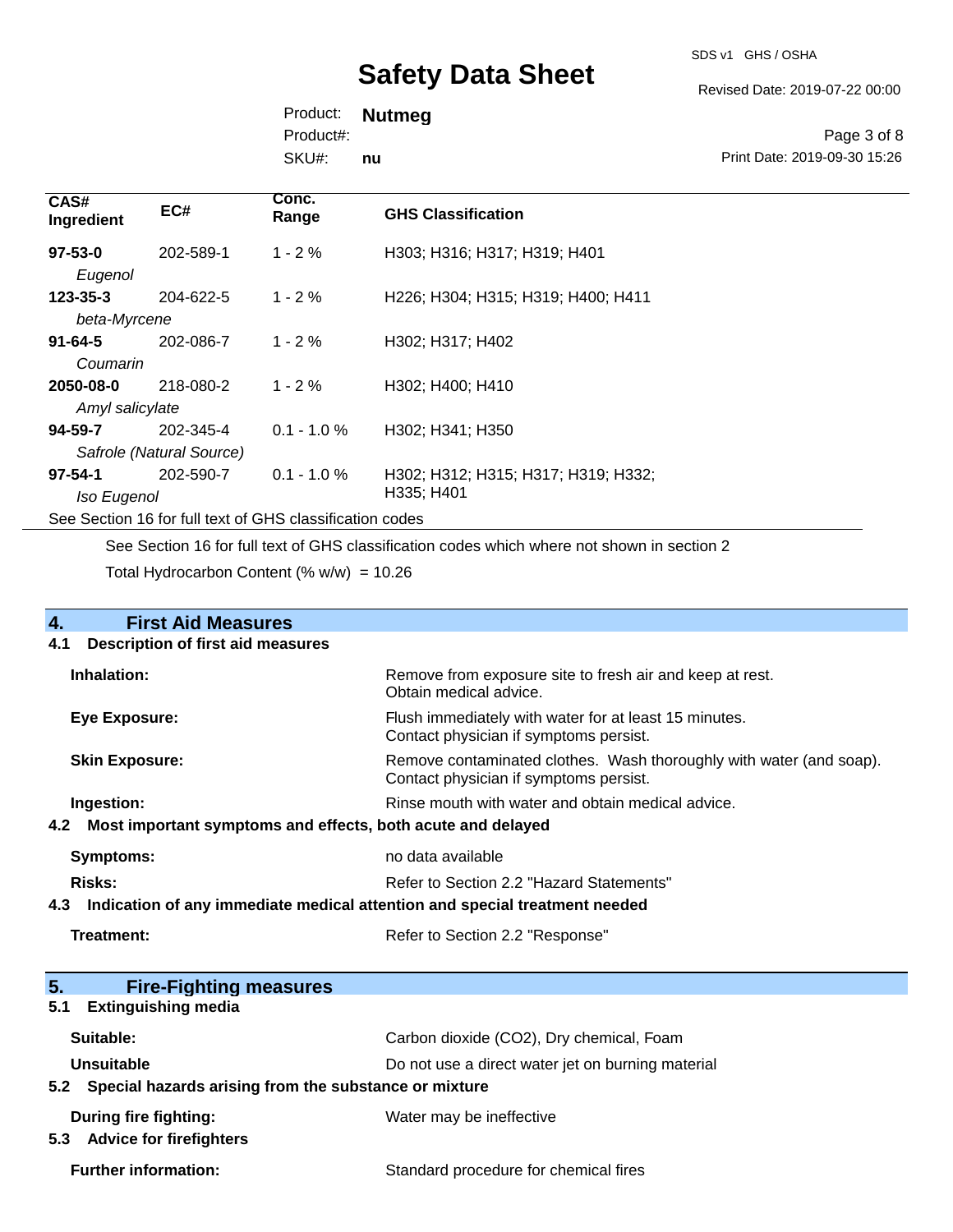Revised Date: 2019-07-22 00:00

Product: **Nutmeg** SKU#: Product#: **nu**

Page 4 of 8 Print Date: 2019-09-30 15:26

## **6. Accidental Release Measures**

## **6.1 Personal precautions, protective equipment and emergency procedures**

Avoid inhalation and contact with skin and eyes. A self-contained breathing apparatus is recommended in case of a major spill.

### **6.2 Environmental precautions**

Keep away from drains, soil, and surface and groundwater.

### **6.3 Methods and materials for containment and cleaning up**

Clean up spillage promptly. Remove ignition sources. Provide adequate ventilation. Avoid excessive inhalation of vapors. Gross spillages should be contained by use of sand or inert powder and disposed of according to the local regulations.

#### **6.4 Reference to other sections**

Not Applicable

## **7. Handling and Storage**

## **7.1 Precautions for safe handling**

Apply according to good manufacturing and industrial hygiene practices with proper ventilation. Do not drink, eat or smoke while handling. Respect good personal hygiene.

### **7.2 Conditions for safe storage, including any incompatibilities**

Store in a cool, dry and ventilated area away from heat sources and protected from light in tightly closed original container. Avoid uncoated metal container. Keep air contact to a minimum.

### **7.3 Specific end uses**

No information available

### **8. Exposure Controls/Personal Protection**

#### **8.1 Control parameters**

| <b>Exposure Limits:</b> |                   | <b>ACGIH</b> | ACGIH                             | <b>OSHA</b> | <b>OSHA</b> |
|-------------------------|-------------------|--------------|-----------------------------------|-------------|-------------|
| <b>Component</b>        |                   |              | TWA ppm STEL ppm TWA ppm STEL ppm |             |             |
| 84-66-2                 | Diethyl phthalate | b            |                                   |             |             |
| 80-56-8                 | pinene            | 20           |                                   |             |             |

**Engineering Controls:** Use local exhaust as needed.

#### **8.2 Exposure controls - Personal protective equipment**

**Eye protection:** Tightly sealed goggles, face shield, or safety glasses with brow guards and side shields, etc. as may be appropriate for the exposure **Respiratory protection:** Avoid excessive inhalation of concentrated vapors. Apply local ventilation where appropriate. **Skin protection:** Avoid Skin contact. Use chemically resistant gloves as needed.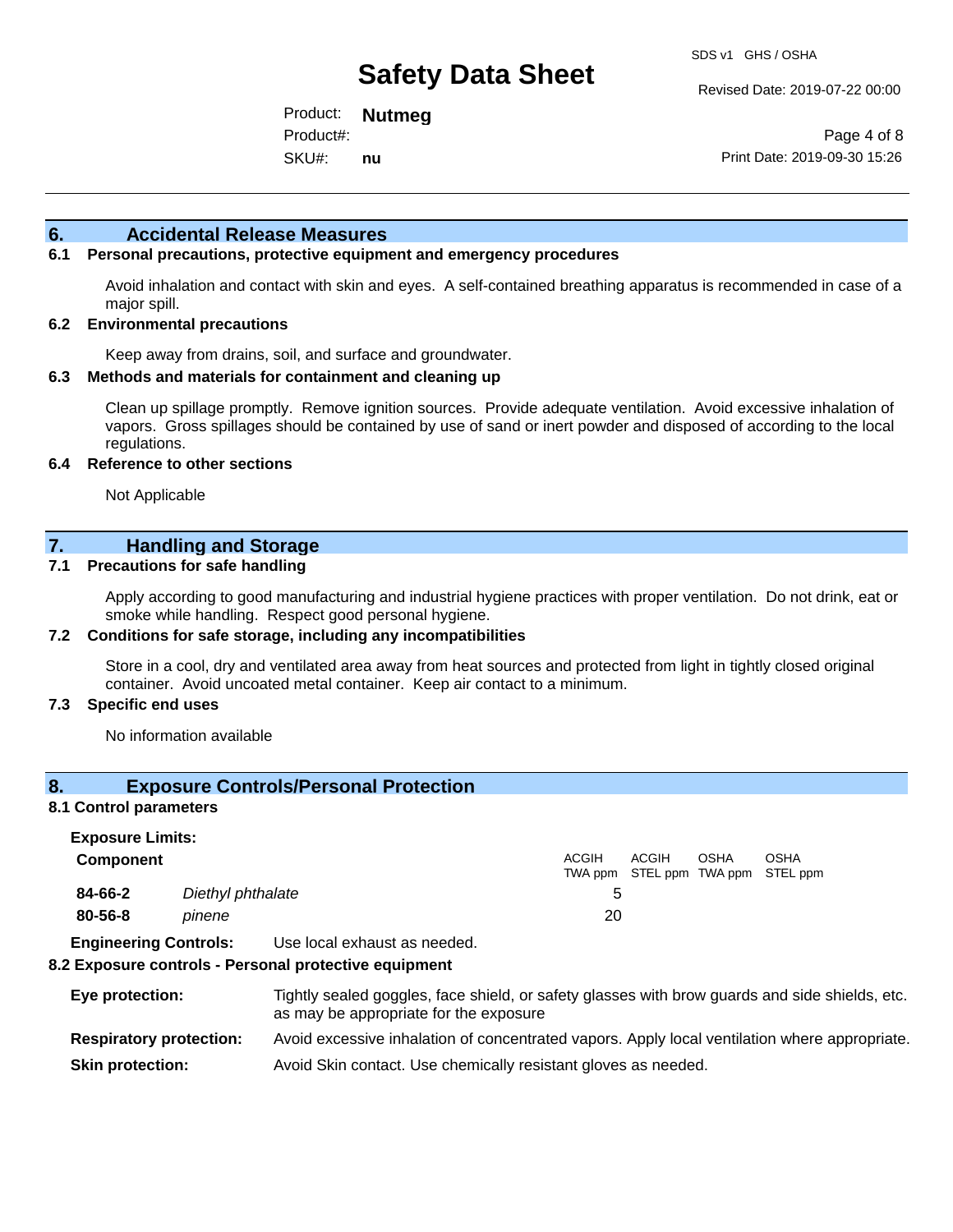Revised Date: 2019-07-22 00:00

Product: **Nutmeg** SKU#: Product#: **nu**

Page 5 of 8 Print Date: 2019-09-30 15:26

## **9. Physical and Chemical Properties**

## **9.1 Information on basic physical and chemical properties**

| Liquid                        |
|-------------------------------|
| Conforms to Standard          |
| Colorless to Yellow Tint (G1) |
| Liquid                        |
| Not determined                |
| Not determined                |
| Not determined                |
| 146 F (63.33 C)               |
| Not determined                |
| None Expected                 |
| None Expected                 |
| 0.3055                        |
| 0.31                          |
| 1.0710                        |
| 1.0680                        |
| 1.5000                        |
| Oil                           |
|                               |

## **10. Stability and Reactivity**

| 10.1 Reactivity                         | None                                               |
|-----------------------------------------|----------------------------------------------------|
| <b>10.2 Chemical stability</b>          | Stable                                             |
| 10.3 Possibility of hazardous reactions | None known                                         |
| <b>10.4 Conditions to avoid</b>         | None known                                         |
| 10.5 Incompatible materials             | Strong oxidizing agents, strong acids, and alkalis |
| 10.6 Hazardous decomposition products   | None known                                         |

## **11. Toxicological Information**

## **11.1 Toxicological Effects**

Acute Toxicity Estimates (ATEs) based on the individual Ingredient Toxicity Data utilizing the "Additivity Formula"

| Acute toxicity - Oral - (Rat) mg/kg          | Not classified - the classification criteria are not met |
|----------------------------------------------|----------------------------------------------------------|
| Acute toxicity - Dermal - (Rabbit) mg/kg     | Not classified - the classification criteria are not met |
| Acute toxicity - Inhalation - (Rat) mg/L/4hr | (LD50: 21.4615) May be harmful if inhaled                |
| <b>Skin corrosion / irritation</b>           | May be harmful if inhaled                                |
| Serious eye damage / irritation              | Not classified - the classification criteria are not met |
| <b>Respiratory sensitization</b>             | Not classified - the classification criteria are not met |
|                                              |                                                          |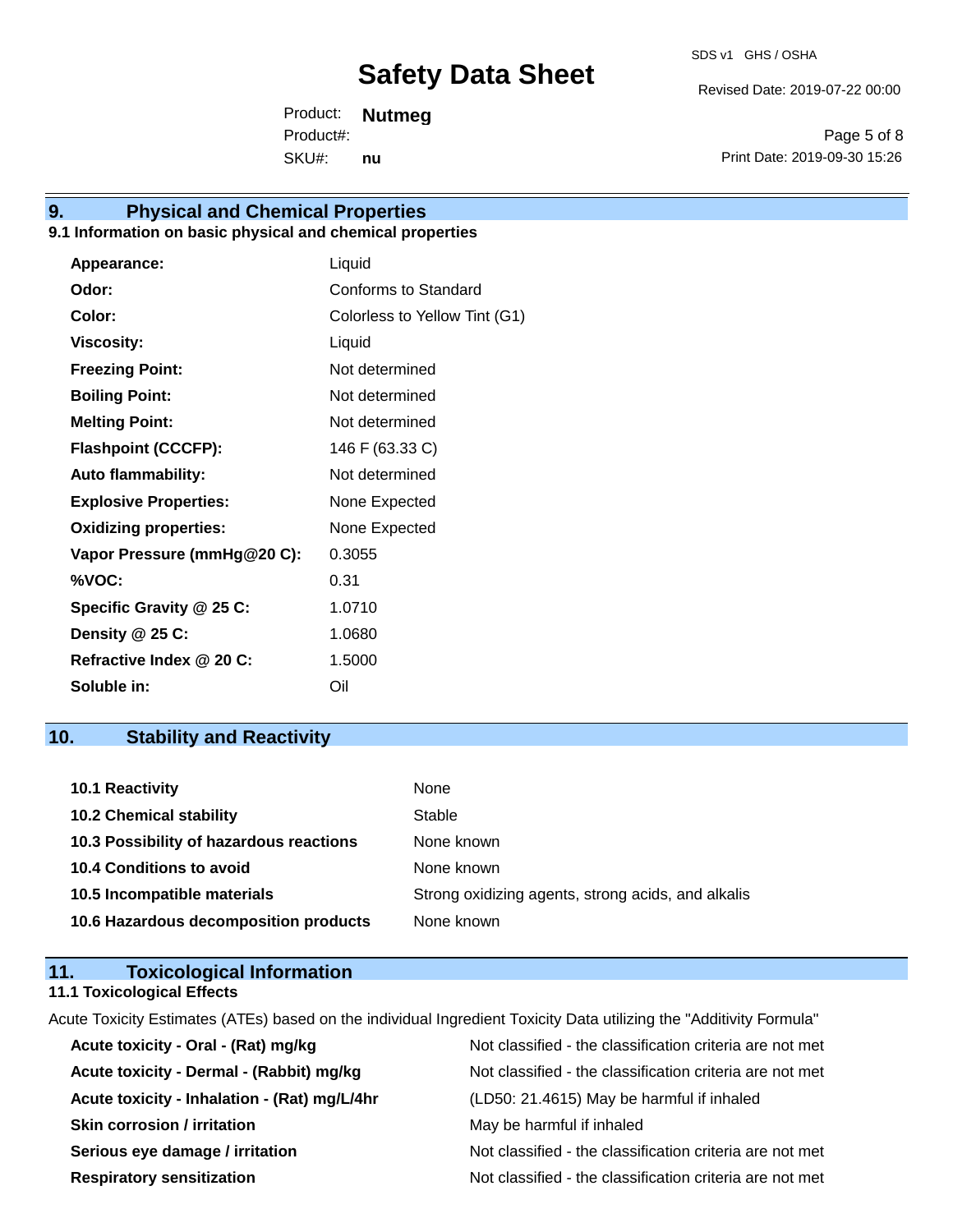SDS v1 GHS / OSHA

Revised Date: 2019-07-22 00:00

Product: **Nutmeg** SKU#: Product#: **nu**

Page 6 of 8 Print Date: 2019-09-30 15:26

| <b>Skin sensitization</b>                          | May cause an allergic skin reaction                      |
|----------------------------------------------------|----------------------------------------------------------|
| <b>Germ cell mutagenicity</b>                      | Not classified - the classification criteria are not met |
| Carcinogenicity                                    | May cause cancer                                         |
| <b>Reproductive toxicity</b>                       | Not classified - the classification criteria are not met |
| Specific target organ toxicity - single exposure   | Not classified - the classification criteria are not met |
| Specific target organ toxicity - repeated exposure | Not classified - the classification criteria are not met |
| <b>Aspiration hazard</b>                           | Not classified - the classification criteria are not met |

| 12.1 Toxicity                                                                       |                                                          |
|-------------------------------------------------------------------------------------|----------------------------------------------------------|
| <b>Acute acquatic toxicity</b>                                                      | Not classified - the classification criteria are not met |
| <b>Chronic acquatic toxicity</b><br>Toxic to aquatic life with long lasting effects |                                                          |
| <b>Toxicity Data on soil</b><br>no data available                                   |                                                          |
| <b>Toxicity on other organisms</b>                                                  | no data available                                        |
| 12.2 Persistence and degradability                                                  | no data available                                        |
| 12.3 Bioaccumulative potential                                                      | no data available                                        |
| 12.4 Mobility in soil                                                               | no data available                                        |
| 12.5 Other adverse effects                                                          | no data available                                        |

## **13. Disposal Conditions**

**12. Ecological Information** 

## **13.1 Waste treatment methods**

Do not allow product to reach sewage systems. Dispose of in accordance with all local and national regulations. Send to a licensed waste management company.The product should not be allowed to enter drains, water courses or the soil. Do not contaminate ponds, waterways or ditches with chemical or used container.

## **14. Transport Information**

| <b>Marine Pollutant</b>                                       | Yes. Ingredient of greatest environmental impact:<br>$80-56-8$ : $(2 - 5\%)$ : pinene |              |                                     |                 |               |
|---------------------------------------------------------------|---------------------------------------------------------------------------------------|--------------|-------------------------------------|-----------------|---------------|
| <b>Regulator</b>                                              |                                                                                       | <b>Class</b> | <b>Pack Group</b>                   | <b>Sub Risk</b> | UN-nr.        |
| U.S. DOT (Non-Bulk)                                           |                                                                                       |              | Not Regulated - Not Dangerous Goods |                 |               |
| <b>Chemicals NOI</b>                                          |                                                                                       |              |                                     |                 |               |
| <b>ADR/RID (International Road/Rail)</b>                      |                                                                                       |              |                                     |                 |               |
| <b>Environmentally Hazardous</b><br>Substance, Liquid, n.o.s. |                                                                                       | 9            | Ш                                   |                 | <b>UN3082</b> |
| <b>IATA (Air Cargo)</b>                                       |                                                                                       |              |                                     |                 |               |
| <b>Environmentally Hazardous</b><br>Substance, Liquid, n.o.s. |                                                                                       | 9            | Ш                                   |                 | UN3082        |
| IMDG (Sea)                                                    |                                                                                       |              |                                     |                 |               |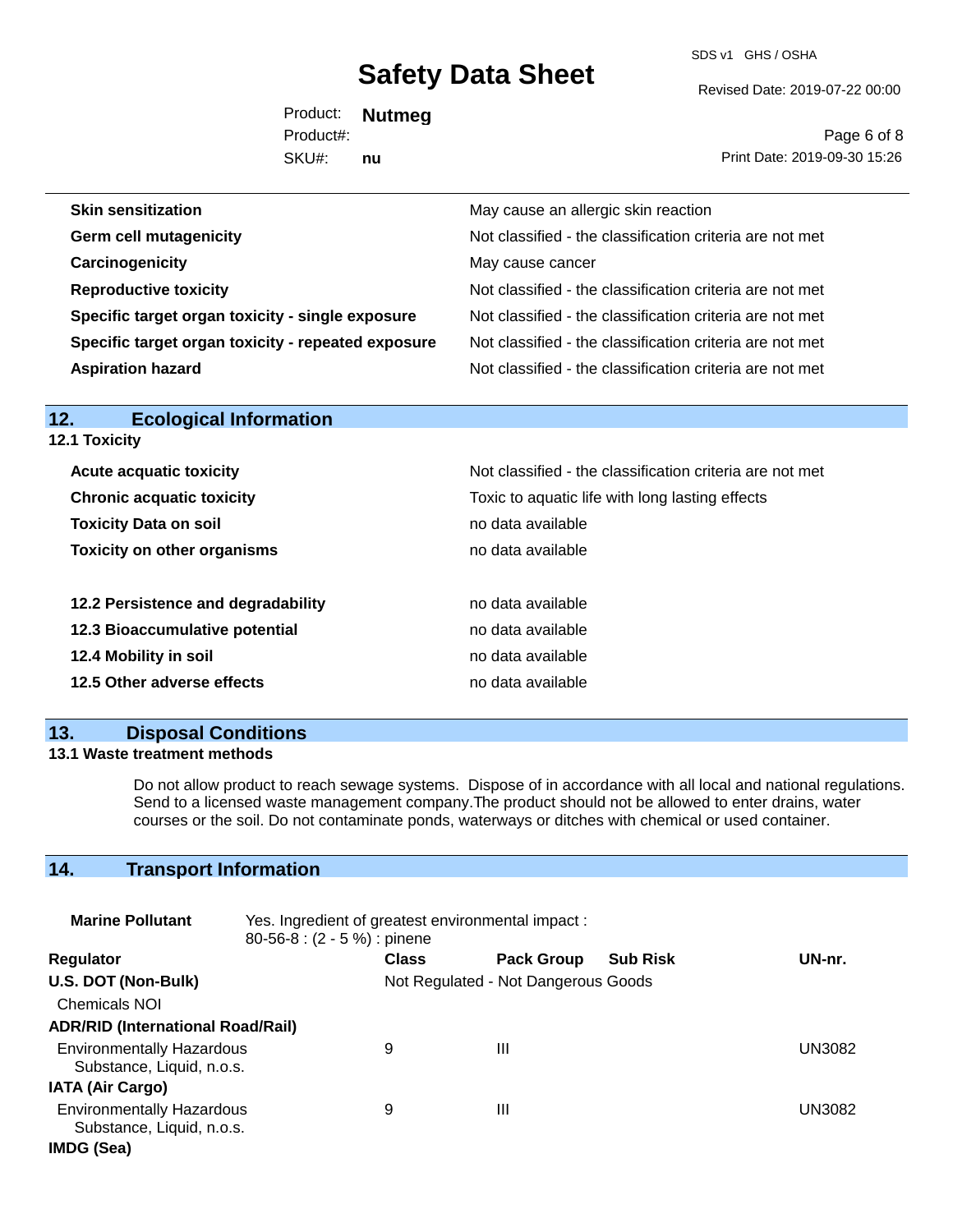Revised Date: 2019-07-22 00:00

|                                                               |                               | Product:              | <b>Nutmeg</b> |                                                              |
|---------------------------------------------------------------|-------------------------------|-----------------------|---------------|--------------------------------------------------------------|
|                                                               |                               | Product#:             |               | Page 7 of 8                                                  |
|                                                               |                               | SKU#:                 | nu            | Print Date: 2019-09-30 15:26                                 |
| <b>Environmentally Hazardous</b><br>Substance, Liquid, n.o.s. |                               |                       | 9             | $\mathbf{III}$<br><b>UN3082</b>                              |
| 15.<br><b>U.S. Federal Regulations</b>                        | <b>Regulatory Information</b> |                       |               |                                                              |
| <b>TSCA (Toxic Substance Control Act)</b>                     |                               |                       |               | All components of the substance/mixture are listed or exempt |
| 40 CFR(EPCRA, SARA, CERCLA and CAA)                           |                               |                       |               | This product contains the following components:              |
| 84-66-2                                                       | 201-550-6 70 - 80 %           |                       |               | Diethyl phthalate                                            |
| <b>U.S. State Regulations</b>                                 |                               |                       |               |                                                              |
| <b>California Proposition 65 Warning</b>                      |                               |                       |               | This product contains the following components:              |
| $123 - 35 - 3$                                                | $204 - 622 - 5$ 1 - 2 %       |                       |               | beta-Myrcene                                                 |
| 94-59-7                                                       | $202 - 345 - 4$ 0.1 - 1.0 %   |                       |               | Safrole (Natural Source)                                     |
| 123-35-3(NF 204-622-5 0.1 - 1.0 %                             |                               |                       |               | beta-Myrcene (Natural Source)                                |
| $93 - 15 - 2$                                                 |                               | 202-223-0 0.01 - 0.1% |               | Methyl Eugenol (Natural Source)                              |
| <b>Canadian Regulations</b>                                   |                               |                       |               |                                                              |
| <b>DSL</b>                                                    |                               |                       |               | 100.00% of the components are listed or exempt.              |

## **16. Other Information**

## **GHS H-Statements referred to under section 3 and not listed in section 2**

| H226 : Flammable liquid and vapour             | H302 : Harmful if swallowed                                    |  |  |
|------------------------------------------------|----------------------------------------------------------------|--|--|
| H303: May be harmful if swallowed              | H304 : May be fatal if swallowed and enters airways            |  |  |
| H312 : Harmful in contact with skin            | H313 : May be harmful in contact with skin                     |  |  |
| H315 : Causes skin irritation                  | H317 : May cause an allergic skin reaction                     |  |  |
| H319 : Causes serious eye irritation           | H332 : Harmful if inhaled                                      |  |  |
| H335 : May cause respiratory irritation        | H341 : Suspected of causing genetic defects                    |  |  |
| H400 : Very Toxic to aquatic life              | H401 : Toxic to aquatic life                                   |  |  |
| H402 : Harmful to aquatic life                 | H410 : Very toxic to aquatic life with long lasting<br>effects |  |  |
| <b>Total Fractional Values</b>                 |                                                                |  |  |
| (TFV) Risk                                     | (TFV) Risk                                                     |  |  |
| (232.98) Acute Toxicity Inhalation, Category 5 | (32.08) Aquatic Chronic Toxicity, Category 3                   |  |  |
| (8.92) Skin Corrosion/Irritation, Category 3   | (3.21) Aquatic Chronic Toxicity, Category 2                    |  |  |
| (3.02) Sensitization, Skin, Category 1B        | (1.34) Carcinogenicity, Category 1B                            |  |  |

(1.03) Sensitization, Skin, Category 1A